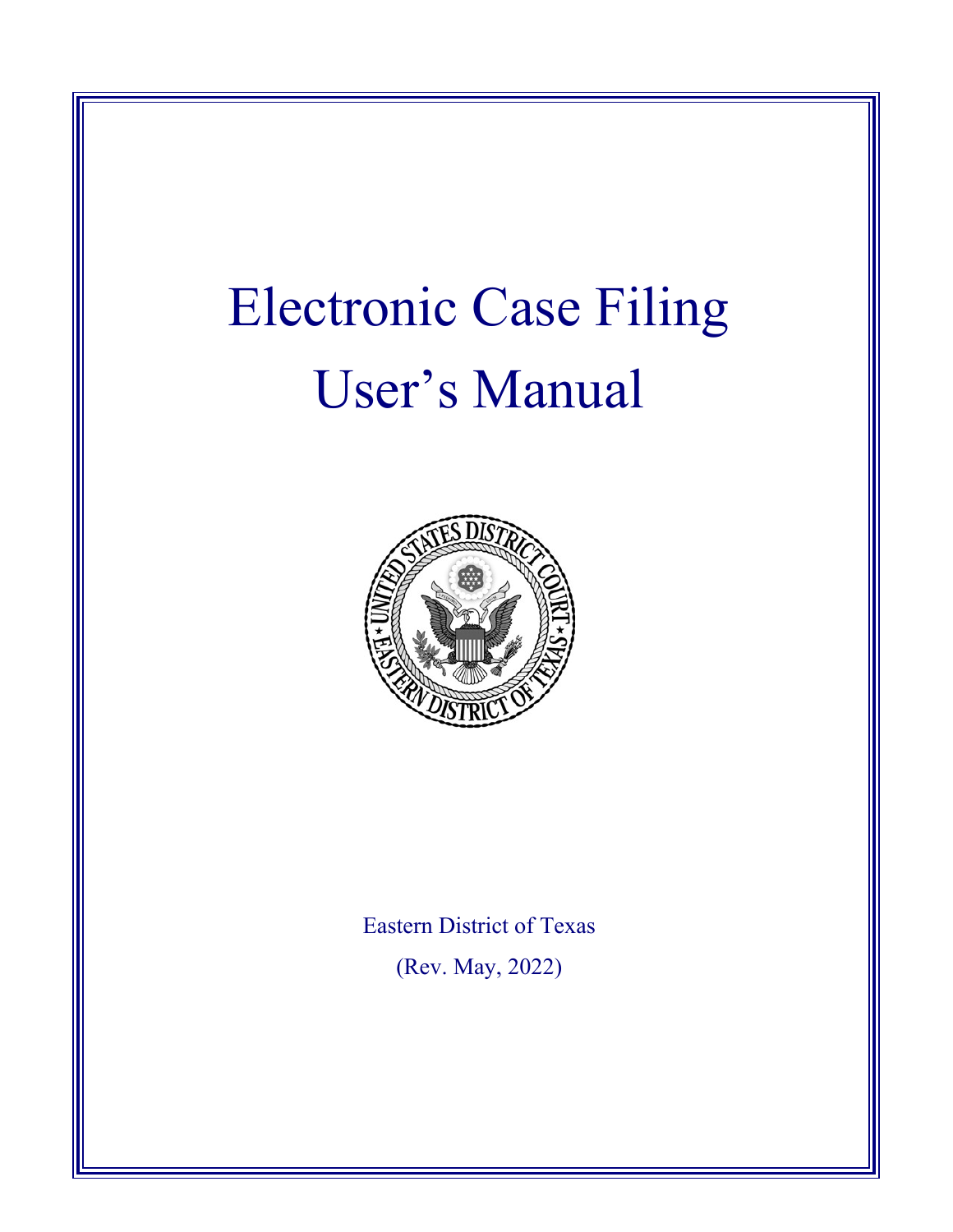## **Table of Contents**

| Notice of Electronic Availability of Electronic Case File Information   1                 |  |
|-------------------------------------------------------------------------------------------|--|
|                                                                                           |  |
|                                                                                           |  |
|                                                                                           |  |
|                                                                                           |  |
|                                                                                           |  |
|                                                                                           |  |
| If you File in a Multidefendant Criminal Case, Spread the Entry Appropriately 3           |  |
|                                                                                           |  |
| Do Not Open a New Case if You Made a Mistake But Can Still Docket the Complaint 4         |  |
|                                                                                           |  |
|                                                                                           |  |
| Attach the Proposed Document as an Exhibit to the Motion for Leave to File the Document 4 |  |
| Use the Notice of Electronic Filing to Determine if You Need to Manually Serve  4         |  |
| If You Make a Docketing Error, Contact the Clerk's Office As Soon As Possible 4           |  |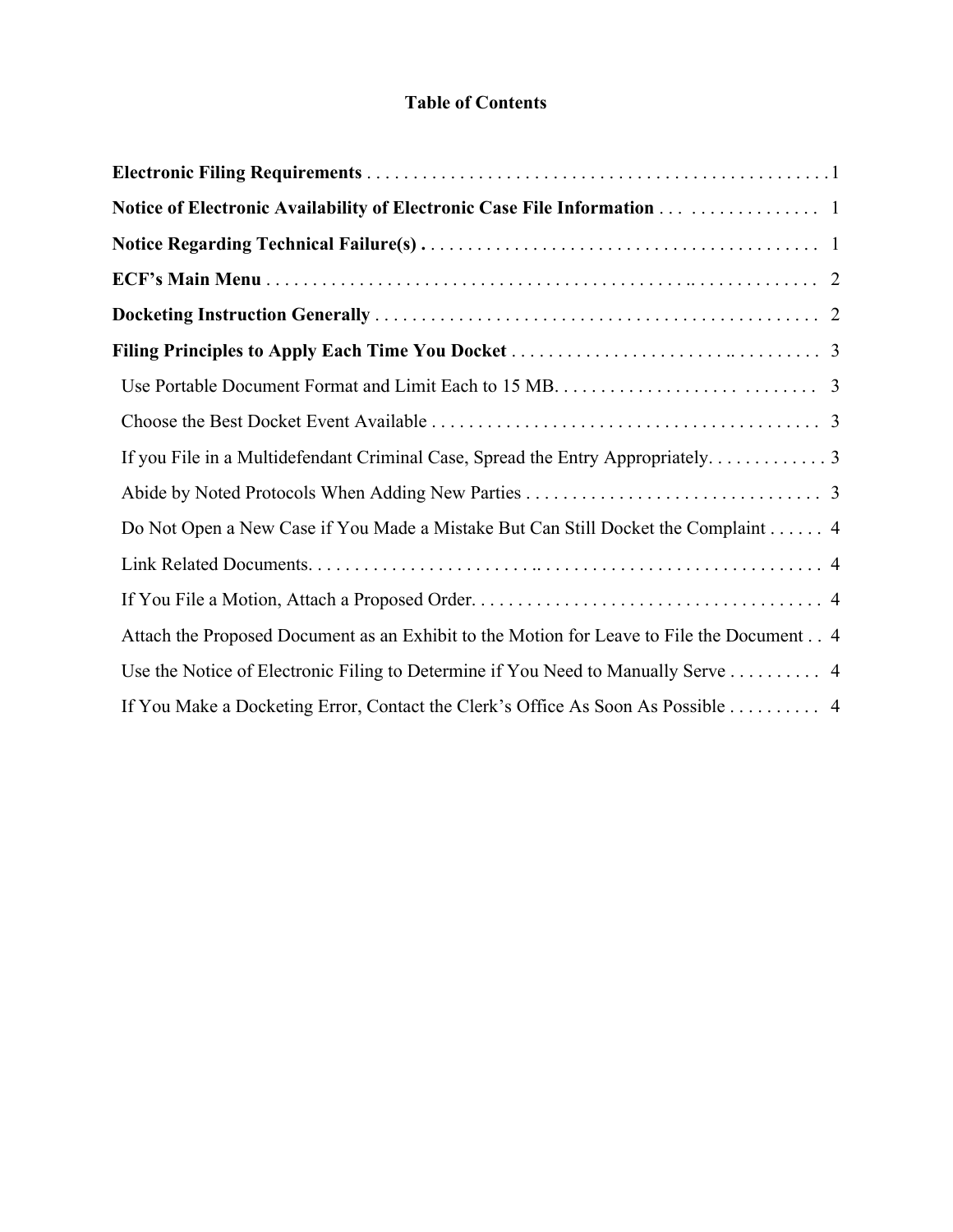# **Electronic Case Filing User's Manual**

## Electronic Filing Requirements

Electronic filing (e-filing) requirements and exemptions thereto are governed by [Local Rule CV-5.](http://www.txed.uscourts.gov/?q=civil-rules) Attorneys are required to e-file most documents. Pro se litigants in a civil case may e-file only with the approval of the Court. (Note: A pro se litigant who obtains a court order approving a request to e-file in a particular case must also submit the [Pro Se Litigant's Acknowledgment of E-Filing Requirements.](file://txed.circ5.dcn/dept/Operations/NextGen/Attorney%20Pro-se%20Instructions/Pro%20Se%20Litigant%20Acknowledgment%20of%20E-Filing%20Requirements.pdf))

Persons who are allowed to e-file will find additional ECF Training Resources, which must be reviewed prior to the submission of an ECF Registration request, and the link to the ECF Registration instructions on the court's website under the **Filing** tab in the main menu.

## Notice of Electronic Availability of Case File Information

The United States District Court for the Eastern District of Texas uses the Electronic Case Files (ECF) system to manage cases. Electronic filing is required of attorneys, and pro se litigants in civil cases may electronically file with the approval of the court.

The EDTX ECF system is accessed by the federal judiciary's Public Access to Courts Electronic Records [\(PACER\)](http://www.pacer.gov/) system. PACER provides remote electronic access to any user who establishes an account (including non-litigants). Such users may view all documents that have been publicly filed in a court unless a prohibition against remote electronic access based on federal or local rule, local court order, or the party's docket event selection (which is generally not altered by the clerk unless a judge has instructed the clerk to alter it) has resulted in the document's unavailability for remote access.

Even if circumstances have resulted in a document's unavailability for remote access, it may still be available for public review in any of the district's divisional offices at a public terminal. E-filers are strongly encouraged to review all relevant federal and local requirements and guidance designed to help protect litigants' private information. It is the sole responsibility of counsel and the parties to ensure that redaction of personal identifiers is done. The clerk will not review each filing for redaction.

Counsel and the parties are cautioned that failure to redact personal identifiers and/or the inclusion of irrelevant personal information in a pleading or exhibit may subject them to the full disciplinary and remedial power of the court, including sanctions pursuant to Fed. R. Civ. P. 11.

# Notice Regarding Technical Failure(s)

The Clerk shall deem the TXED ECF system to have been subject to technical failure(s) on any given day if ECF is unable to accept filings continuously or intermittently over the course of any period greater than one hour after 12:00 noon that day. If this occurs, filings due that day that were not filed due solely to the technical failure(s) shall be due the next business day. However, such delayed filings shall be rejected unless accompanied by a declaration or affidavit attesting to the filer's failed attempts to e-file at least two times after 12:00 noon, separated by at least one hour – on each day of delay - due to such technical failure.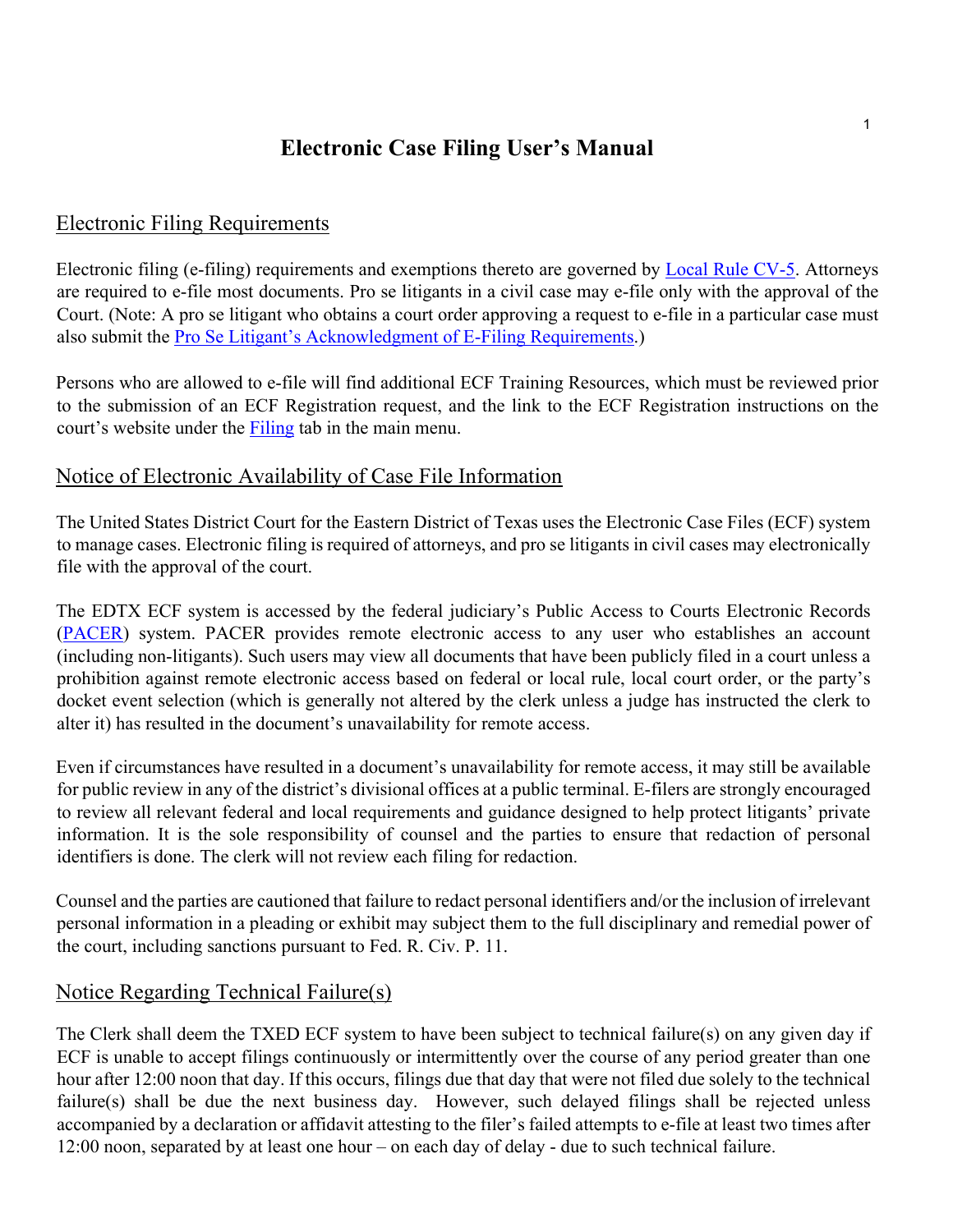# **ECF's MAIN MENU**

After you have logged in using your PACER credentials, the main menu offers these functions:

- **CIVIL –** Use to electronically file (e-file) submissions in a civil case.
- **CRIMINAL –** Use to e-file submissions in a criminal case.
- **QUERY** Use to query by case number, party name, or nature of suit. (PACER fees apply.)
- **REPORTS** Use to compile docket sheets and other reports. (PACER fees may apply.)
- **UTILITIES** Use to review your transaction log and to update the secondary recipients whose emails will also receive Notices of Electronic Filing (NEFs) when you receive them and the list of cases that you are not assigned to but wish to monitor. (Use the Maintain Your Account or Maintain Your Email function and click on your email address in order to open the screen for further maintenance.)

**Important:** To maintain your contact information, you must update your PACER account. You may then spread the information to the courts that you have e-filing privileges in.

- **SEARCH** Use to compile events, reports, and utility functions called by the key word you enter. The options in the list are quickly accessible via hyperlink.
- **LOGOUT** Use to exit from ECF to ensure no further filing is done using your credentials until you log in again.

# **DOCKETING INSTRUCTION GENERALLY**

See the [Opening a Civil Case/Filing a Complaint](http://www.txed.uscourts.gov/sites/default/files/documents/Opening-Civil-Case-Filing-Complaint.pdf) instructions. The steps for docketing a complaint show a variety of functions in ECF. Docketing other filings generally uses the same functions. Contact the clerk's office if you have a question while docketing your submission.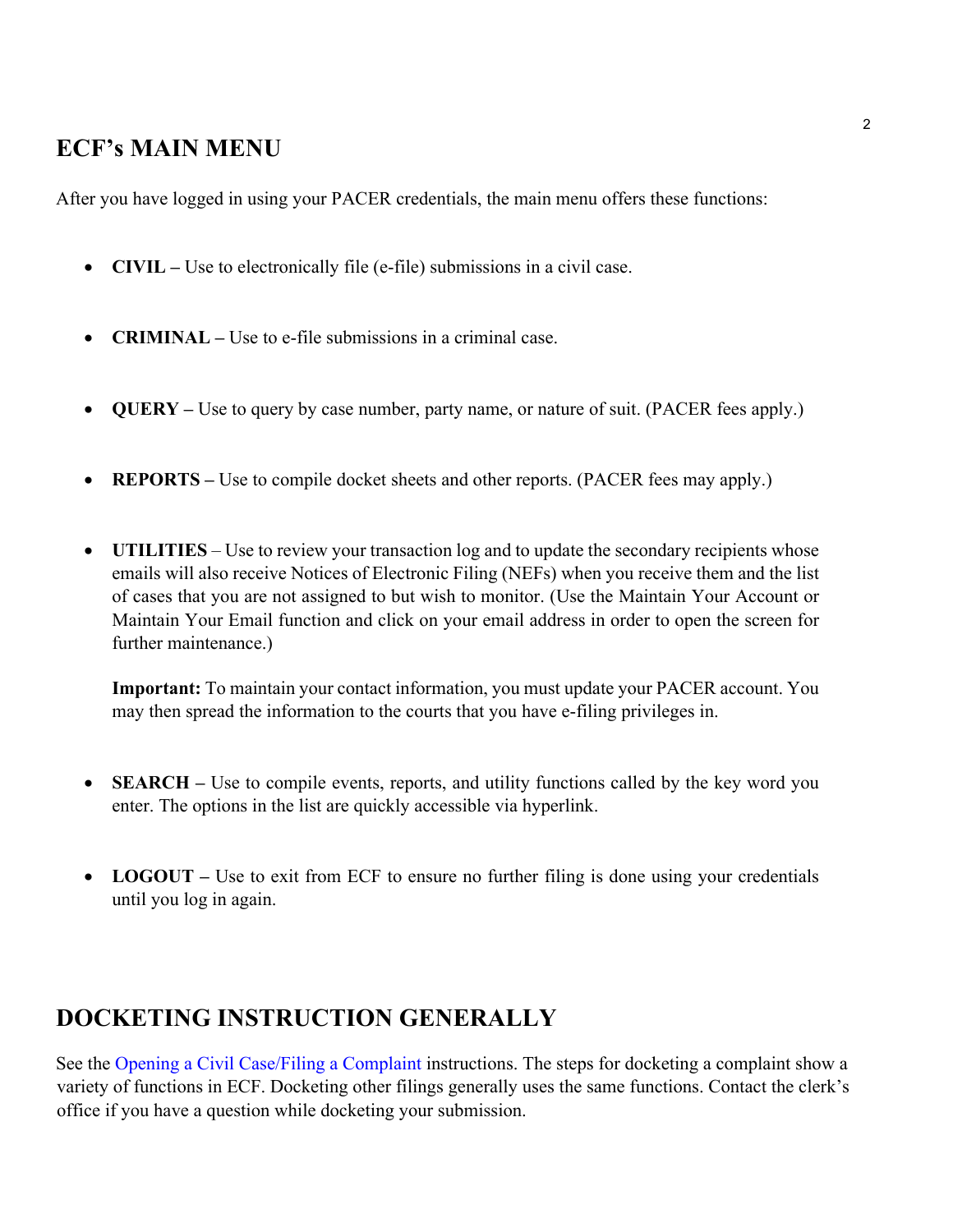# **FILING PRINCIPLES TO APPLY EACH TIME YOU DOCKET**

# • **USE PORTABLE DOCUMENT FORMAT (PDF) AND LIMIT EACH TO 15 MB.**

ECF will not accept files of a different type or larger than 15 MB in size.

#### • **CHOOSE THE BEST DOCKET EVENT AVAILABLE.**

You can select the events listed under the CIVIL or CRIMINAL menus, or you may use the Search function to search by key word (this is recommended to ensure you identify the most appropriate event).

If you cannot identify any more specific event, or you are struggling with another event that appears more suitable but will not complete, please call an ECF Help Desk for assistance during regular business hours. If you are at risk of missing a filing deadline and cannot wait on assistance, we recommend that you use the *Notice (Other)* event found under the Civil and Criminal menus, Other Filings, Notices category.

# • **IF YOU FILE IN A MULTI-DEFENDANT CRIMINAL CASE, SPREAD THE ENTRY APPROPRIATELY.**

If the document applies to fewer than all the defendants, do NOT check the main case option at the top of the case list. Instead, click each applicable defendant's case. Over-spreading a docket entry in a multidefendant criminal case is one of the most common errors made and one of the hardest to correct.

#### • **ABIDE BY NOTED PROTOCOLS WHEN ADDING NEW PARTIES.**

Click "Add a party" and search among the parties that already exist in the ECF system to see if a suitable match is available.

If you must add a new party, use only the Last Name (a corporation's full name should be entered here), First Name, Middle Name, Generation, and Title fields (as appropriate). Update the party's Role (Plaintiff, Defendant, Petition, Respondent, etc.) from the available list. LEAVE ALL OTHER FIELDS BLANK. (Important: Do NOT add an email address for any party in this screen.)

Repeat the steps above as many times as needed. The information has been only temporarily stored. Once all necessary parties have been added, click "Update Case" in order to queue the information for addition. The information is still only temporarily stored. You must proceed through the remainder of the event and SUBMIT it for the party additions to be committed to the case. (Hint: Once you Submit, you should receive the NEF.)